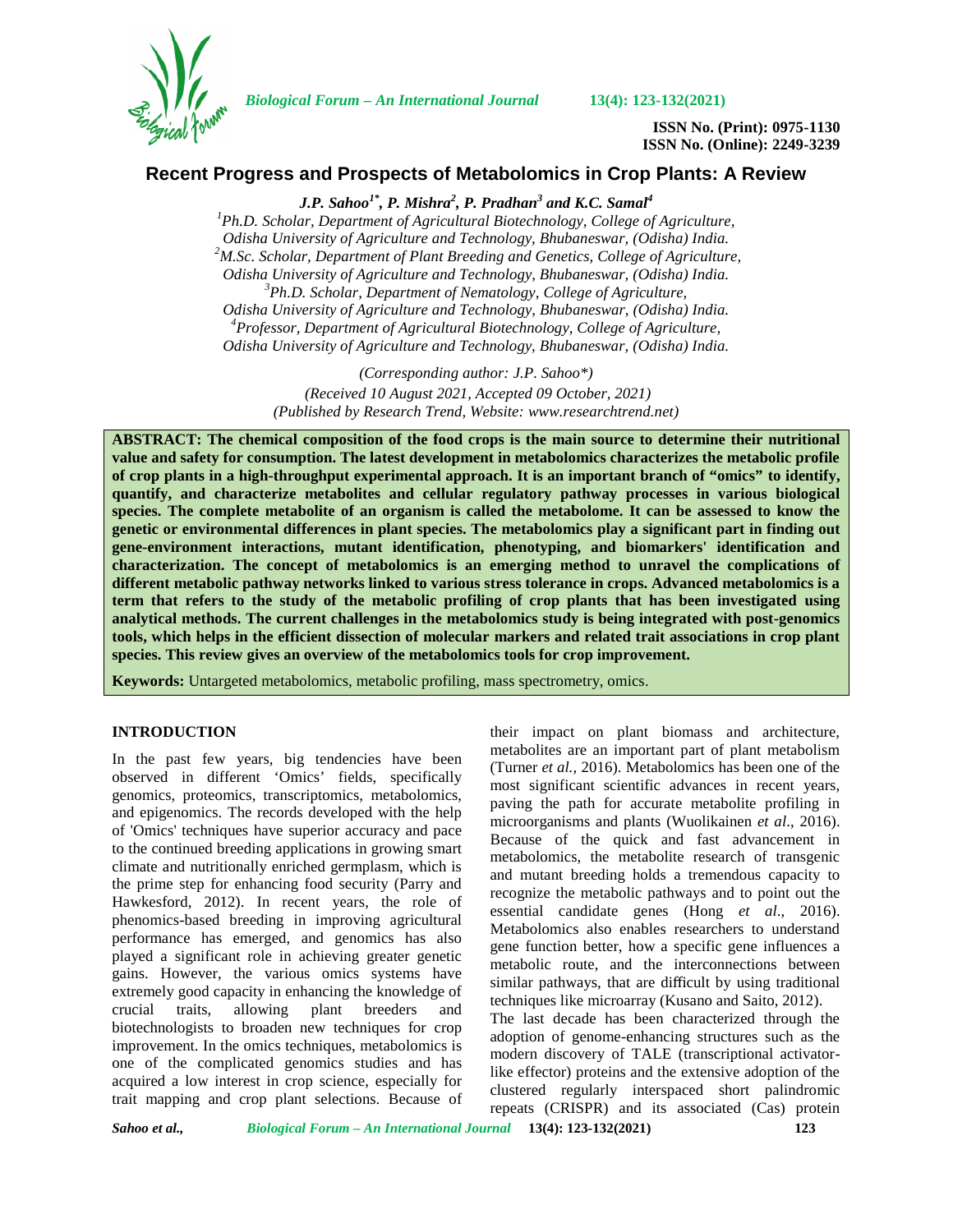system (Wen *et al.,* 2015). Technology inferences from genomics, proteomics, transcriptomics, and metabolomics will allow researchers to prioritize genes for enhancing critical innovations in crop species. The above-referred omics research is prolonged to discover the related regulatory steps together with epigenetic regulation, post-transcriptional and post-translation modification. To that purpose, community-based research tries to demonstrate molecular interactions between biomolecules and disprove the genotype phenotype association (Anguraj, 2015). Thus, metabolomics can facilitate the choice of advanced developments of breeding materials. The availability of complete genome sequences, genome-extensive genetic variants, and cost-effective genotyping techniques, combined with improvements in metabolomics, present intriguing potential for effectively combining metabolomics in crop breeding programs (Fernie and Schauer, 2009; Sahoo *et al.,* 2020). The use of metabolomics research methodologies, mass spectrometry (MS), and nuclear magnetic resonance (NMR) spectroscopy has resulted in significant crop improvement. The present framework in metabolomics research has the potential to permit comprehensive metabolite surveys.

In this background, the development of bioinformatics coupled with the metabolomics databases, and other diverse plant species have further implications for metabolite annotation (Afendi *et al*., 2012). Metabolic research yielded a wealth of information that could improve plant growth schemes based on agricultural value, yield and stress tolerance cultivar development. Furthermore, the current era of genome-scale statistics via DNA and RNA sequencing and mass spectroscopy measurement of proteins and metabolites needs the integration of the preceding information to plot a holistic approach for crop improvement (Pandey *et al.,* 2016). The scientific community is currently facing with the enormous task of dealing with massive multi omics data to engage in plant systems analysis (Suravajhala *et al.,* 2016). In such a scenario, an advanced statistical and bioinformatics approach might be required to research those statistical units collectively for higher consolidation that may subsequently be translated for enhancing plant performance. In this review, recent studies of plant metabolomics and the utility of metabolic engineering for plant development are outlined.

### **DESIGN OF EXPERIMENTS AND WORKFLOW OF METABOLOMICS ANALYSIS**

### *A. Sample Preparation for the experiment*

The preparation of samples is one of the most vital components of metabolomics because it has an excellent effect on the outcomes of metabolomics studies (Kim *et al.,* 2010). Plant tissues, including seeds, stems, and roots, may be used for sample preparation. In plant metabolomics experiments, the

high-resolution spinning technique is extensively used. However, it is not always appropriate to extract secondary plant metabolites that play a vital function in plants' self-protection mechanism (Li *et al.,* 2016). The principal goal of sample preparation is to split metabolites from undesirable factors and enhance the metabolites. Therefore, the quality sample preparation approach ought to be quick, economical, simple, easy and uphold the sample integrity. Plant sample preparation for metabolic evaluation involves four steps, including collecting samples, quenching, extraction, and sample evaluation. Because the plant metabolome is vulnerable to enzymatic processes that destroy different metabolites, sampling should be done cautiously. To avoid metabolic changes, the plant sample is usually quenched in liquid nitrogen right after harvesting. Similarly, the age of the plant sample is critical since metabolic profiling of younger leaves differs significantly from the metabolic profile of mature leaves to avoid enzymatic destruction of the sample material (Li *et al*., 2016).

### *B. Data Mining and Processing of data in Metabolomics Assessment*

New, improved metabolomics technology reveals the molecular complexity downstream of plants' genome, proteome, and transcriptome, both in normal growth and in response to various stimuli. Because of the enormous and diverse variety of metabolites present in different components of plant cells or tissues, complete metabolome analysis has generated a massive amount of data. The complexity of the nature and composition of metabolites in varied plant samples has made metabolomics data evaluation more difficult. Complete metabolome assessment aims to categorize the various metabolites of diverse plant samples brought through many factors (Aoki-Kinoshita *et al*., 2006). Effective metabolomics evaluation is based on wet and dry science (Redestig *et al*., 2018). Powerful automatic equipment is important to control large datasets and annotate to keep the unprocessed information (Doerfler *et al*., 2013). Basic steps involved in information data mining include pre-processing, pre-treatment, and statistical evaluation of information (Sun et al., 2012). As a result, advanced statistical techniques are required to target and measure all goals in a sample.

### *C. Statistical Tools and Characterization of Potential Biomarkers*

Metabolomics measures metabolite abundance as a predictive biomarker for the diagnosis of disease. It additionally gives ratings to the genetics, in addition to environmental-caused modifications in metabolites' concentration. The identity of biomarkers is based on records, which involves the evaluation of different statistical methods. Metabolic marker probing is hooked up to the idea of linking reaction variables, including the preferred phenotype, to explanatory variables representing biomarkers. Although a couple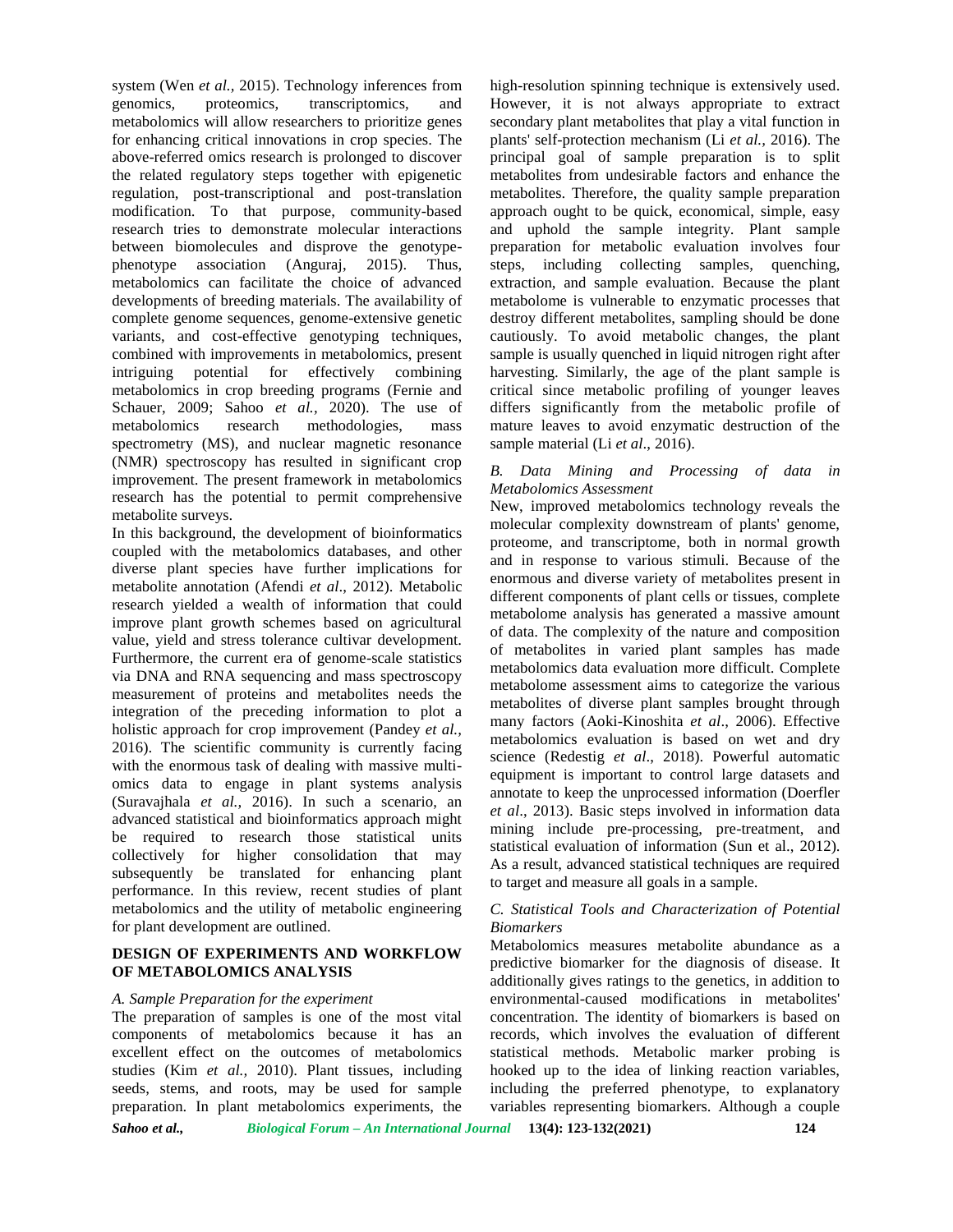of metabolite evaluations are needed to layout a predictive model, canonical correlation evaluation (CCA) is frequently implemented to observe the maximum correlation among variables (Song *et al*., 2016). Many statistical tools like 'univariate evaluation' are commonly achieved for biomarker discovery at preliminary stages of structures biology, which research one variable at a particular time (Saccenti *et al.,* 2014). On the other hand, 'multivariate evaluation' can be used to screen plant cultivars and ecotypes, diagnose diseases, and uncover metabolic markers. These tools were used to quickly compare different genotypes and samples (Fiehn *et al.,* 2011).

Several multivariate statistical tools are available, such as ANOVA, evaluation of variance-simultaneous element evaluation (A-SCA), principal component analysis (PCA), partial least squares-discriminant evaluation (PLS-DA), and heat map evaluation. PCA is identified as a crucial unsupervised multivariate statistical tool used for the multidimensional reduction<br> $PLATFORMS$ technique (Xu *et al*., 2012). Orthogonal PLS techniques also supply massive statistics useful for metabolic marker selection (Chun *et al.,* 2010). R programming software has been developed, and the R package language statistical tools are developed and designed to offer statistical computing. A wide range of statistical evaluation strategies is hired in R package programs (Spicer *et al*., 2017). A few R software programs were recently designed for reproducible records evaluation, pathway-based modelling, and linear modelling for quantitative records evaluation. MetabR (Ernest *et al.,* 2012), MetaboAnalystR (Chong *et al.,* 2018), Lilikoi (AlAkwaa *et al.,* 2018), and MetaboDi (Mock *et al.,* 2018) are a few crucial R software programs to be used for metabolomics evaluation.

### *D*. *Bioinformatics Tools and Databases Searching*

Computational informatics is a pre-requirement of metabolomics studies (Wishart *et al.,* 2007). The disposal of correct and monetary assessable systems has pretty eased the layout and renovation of internet tools that may be utilized by many researchers with little bioinformatics capabilities and restrained computational facilities (Gardinassi *et al*., 2017). XCMS is an internet bioinformatics tool, which lets unprocessed information be uploaded immediately and helps in statistical evaluation and information processing (Tautenhahn *et al.,* 2012). However, XCMS servers cannot manage large information due to finite space. Recently, the XCMS has been installed for programmed information switch in LC-MS experiments, which reduced information processing time and improved the efficacy of an internet system (Montenegro-Burke *et al.,* 2017). MetaGeneAlyse is an internet-based bioinformatics tool

that applies standard clustering techniques, like unbiased aspect evaluation and k-means. This internet device additionally offers many approaches for

statistical evaluation, consisting of pathway enrichment evaluation, PLS-DA, and t-test (Daub *et al.,* 2003).

A comprehensive internet-based platform that has been hired in plant metabolomics for information assessment, processing, and statistical evaluation is MeltDB (Kessler *et al*., 2013). Other databases, consisting of iMet-Q, MS-Dial, and MetAlign, are operated through home windows graphical user interfaces (Chang *et al.,* 2016). MZedDB and KEGG were specifically implemented to examine the metabolome with a species-nonspecific or species specific origin (Draper *et al.,* 2009). Galaxy-M, a fresh new instrument, was recently developed to look at untargeted metabolites using LC-MS techniques (Davidson *et al*., 2016). Babelomics (Alonso *et al*., 2015) and GenePattern (Reich *et al*., 2006) are omicsinternet-based programs that have been used to make univariate and multivariate statistical analysis data interpretation and data visualization.

### **FOR METABOLOMICS ANALYSIS**

The description of plant metabolites in metabolic profiling is drastically tough because of an inadequate connection between the proteome and metabolome. In metabolomics, no single method or technique may be used to research all of the metabolites found in a metabolome. Different metabolomics strategies consist of mass spectrometry (Yadav et al., 2019), non destructive nuclear magnetic resonance spectroscopy (Cuperlovic-Culf *et al.,* 2019), high-performance thinchromatography (HPTLC), capillary electrophoresis-mass spectrometry (Komatsu et al., 2014), gas chromatography-mass spectrometry (Chang *et al.,* 2019), liquid chromatography-mass spectrometry (Zhou *et al*., 2019), direct infusion mass spectrometry, ultra-performance liquid chromatography, highresolution mass spectrometry (Thomason et al., 2018) and fourier transform ion cyclotron resonance mass spectrometry (Seybold *et al.,* 2019). Table 1 lists out the benefits and drawbacks of certain common metabolomics testing techniques. NMR-based metabolic profiling is a quick, easy, and effective method for screening and identifying similar biological samples. It maps metabolic pathways in a non destructive, selective, and extremely efficient manner (Boiteau *et al.,* 2018). The mass spectrometry method benefits quick sample preparation and examination in their natural state (Kang *et al.,* 2019). For metabolic profiling, GC-MS has been recognized as a highthroughput analytical method, due to an electronic impact ionization factor of supply provides exceptionally accurate detection, separation, and identity. Amino acids, natural acids, sugars, alkaloids, lipids, ketones, esters, peptides, and sugar-phosphate can all be probed by GC-MS (Jorge *et al*., 2016).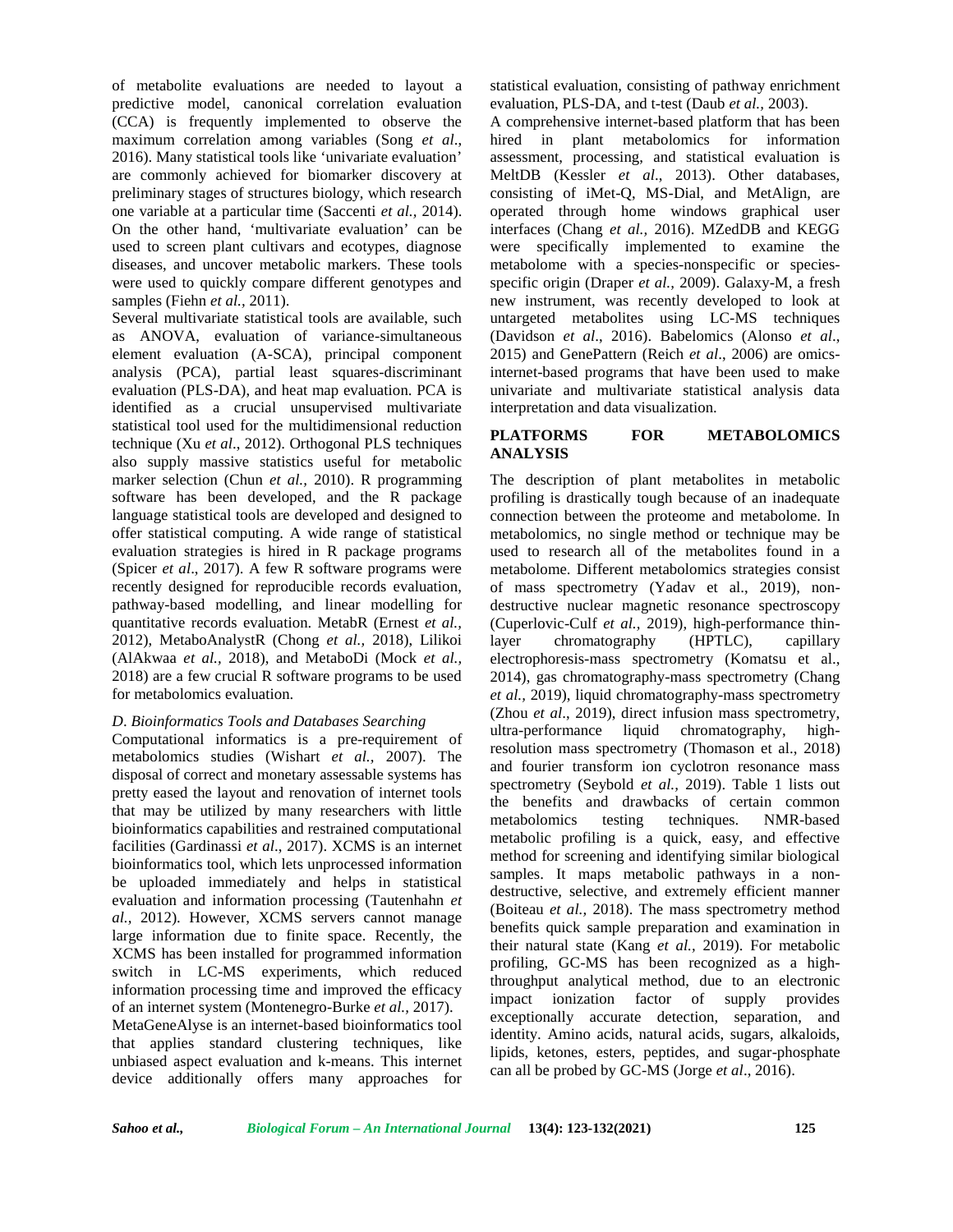**Table 1: Benefits and drawbacks of some analytical techniques used in metabolomics.**

| <b>Tools for Analysis</b>                                 | <b>Benefits</b>                                                                                                                                      | <b>Drawbacks</b>                                                                                     | <b>Application</b>                                                                        |
|-----------------------------------------------------------|------------------------------------------------------------------------------------------------------------------------------------------------------|------------------------------------------------------------------------------------------------------|-------------------------------------------------------------------------------------------|
| <b>Liquid Chromatography-Mass</b><br>Spectrometry (LC-MS) | Good selectivity, Minimal sample<br>preparation, Covers a large portion of<br>the metabolome Less volume of sample<br>required, Highly sensitivity.  | Suitable for targeted<br>profiling, Destructive, Ion<br>suppression, Laborious<br>sample preparation | Appropriate for secondary<br>metabolite analysis                                          |
| <b>Nuclear Magnetic Resonance</b><br>Spectroscopy (NMR)   | Accurate quantification, Highly<br>reproducible, Provide rich information<br>about metabolite structure. Ease of<br>sample preparation, Quantitative | Low Sensitivity, High cost<br>of the instrument, Large<br>volume of sample is required               | Comparative analysis of<br>samples, Non-destructive                                       |
| <b>Gas Chromatography-Mass</b><br>Spectrometry (GC-MS)    | High resolving<br>Power, Supported by bioinformatics and<br>databases, More accurate, Suitable for<br>volatile compound analysis,                    | Destructive, Possible loss of<br>pseudo molecular ion,<br>Unsuitable for non-volatile<br>compounds,  | Good for polar and<br>hydrophobic compounds such<br>as sugars, vitamins, organic<br>acids |
| <b>Fourier-Transform Infrared</b><br>Spectroscopy (FT-IR) | Cost-effective, Provide more<br>information about data Direct<br>characterization and separation in mixed<br>samples, High-throughput analysis.      | Isomer-related issues. Not<br>feasible for wet samples,<br>Less specificity                          | Recognition of unfamiliar<br>metabolites analysis                                         |

## **UNTARGETED DATA INTERPRETATION AND ANALYSIS**

High-resolution platforms like MS and NMR give rise to spectral datasets, which are multidimensional and require respective processing stages before interpretation (Sevin *et al*., 2015). The pre-processing of MS dataset begins with the use of open-online data sources like XCMS (Forsberg et al., 2018), MetAlign (Lommen and Kools, 2012), or Open MS (Rost *et al*., 2016). Commercial software is more widely used in the NMR platform, although open-source tools are available for analysis. The significant metabolic alterations between data sample groups are usually detected using univariate methods such as Welch's ttest (pairwise analysis) and ANOVA (multi-group analysis) or various multivariate statistical methods to identify significantly disregulated metabolite features and allow visualization of metabolomics datasets by analysing multiple variables (Liland, 2011).

Clustering a group of samples can be significantly found by using principal component analysis or partial least squares analysis methods.

Such approaches were commonly used to compare genetically modified varieties based on metabolite profile fingerprints (Ren *et al.,* 2015). Untargeted metabolomics can determine the upregulated and down regulated metabolites in a sample group with the controls in combination with statistical analyses. The molecular formula of the analyte can be inferred from precise mass measurements and isotope abundance ratios in circumstances where annotation using chemical formulae is appropriate (Pluskal *et al*., 2012). Still, the accurate confirmation of the identity of the analyte relies on NMR and crystallographic methods. Many publicly accessible spectral databases can be available for finding out the mass spectral similarity (Vinaixa *et al.,* 2016). A list of widely used bioinformatics and statistical tools for plant metabolomics workflow is indexed in Table 2.

| <b>Function</b>                  | <b>Bioinformatics Tool</b>          | Weblink                                              |  |  |
|----------------------------------|-------------------------------------|------------------------------------------------------|--|--|
|                                  | MetabR                              | http://metabr.r-forge.r-project.org/                 |  |  |
|                                  | MetaboAnalystR                      | https://github.com/xialab/MetaboAnalystR/            |  |  |
| R package                        | Lilikoi                             | https://github.com/lanagarmire/lilikoi/              |  |  |
|                                  | MetaboDi                            | http://github.com/andreasmock/MetaboDi/              |  |  |
|                                  | MetaboAnalyst                       | www.metaboanalyst.ca/                                |  |  |
| <b>Statistical analysis</b>      | MetAlign                            | www.metalign.nl                                      |  |  |
|                                  | Babelomics 5.0                      | http://www.babelomics.org/                           |  |  |
|                                  | MetaboSearch                        | http://omics.georgetown.edu/metabosearch.html        |  |  |
| Data annotation                  | MetiTree                            | http://www.metitree.nl/                              |  |  |
|                                  | Metacrop 2.0                        | http://metacrop.ipk-gatersleben.de                   |  |  |
|                                  | MetAssign                           | http://mzmatch.sourceforge.net/                      |  |  |
|                                  | MZedDB                              | http://maltese.dbs.aber.ac.uk:8888/hrmet/index.html  |  |  |
|                                  | MaxQuant                            | https://www.maxquant.org/                            |  |  |
|                                  | Metab                               | www.metabolomics.auckland.ac.nz/index.php/ downloads |  |  |
| <b>Workflow analysis</b>         | Galaxy-M                            | https://github.com/Viant-Metabolomics/Galaxy-M       |  |  |
|                                  | Metabox                             | https://github.com/kwanjeeraw/metabox                |  |  |
|                                  | <b>METLIN</b>                       | https://metlin.scripps.edu/                          |  |  |
|                                  | MetFrag                             | http://c-ruttkies.github.io/MetFrag                  |  |  |
| <b>Metabolite annotation and</b> | MetaGeneAlyse                       | http://metagenealyse.mpimp-golm.mpg.de/              |  |  |
| Metabolite data analysis         | MassBank<br>http://www.massbank.jp/ |                                                      |  |  |
|                                  | MarVis                              | http://marvis.gobics.de/                             |  |  |
|                                  | <b>MMCD</b>                         | http://mmcd.nmrfam.wisc.edu/                         |  |  |
| $CFM-ID$                         |                                     | http://cfmid.wishartlab.com                          |  |  |
| <b>Structural annotation and</b> | <b>CDK</b>                          | https://cdk.github.io                                |  |  |

**Table 2: Plant metabolomics analysis using bioinformatics tools.**

*Sahoo et al., Biological Forum – An International Journal* **13(4): 123-132(2021) 126**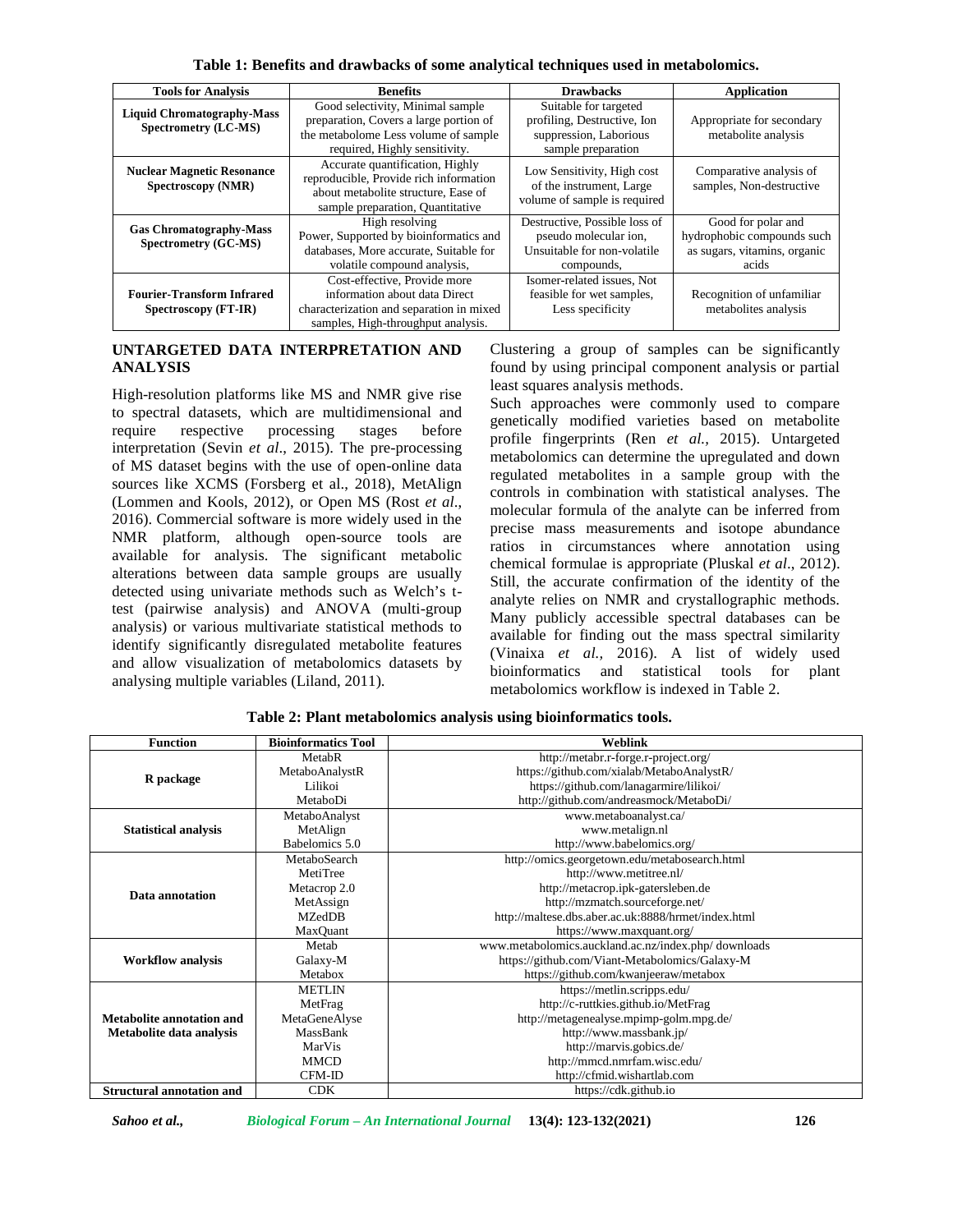| <b>Metabolic models</b>                 | <b>KEGG</b>                         | http://www.genome.jp/kegg/                              |  |  |
|-----------------------------------------|-------------------------------------|---------------------------------------------------------|--|--|
|                                         | MetExplore                          | http://metexplore.toulouse.inra.fr                      |  |  |
| Pathway analysis                        | MetPA                               | http://metpa.metabolomics.ca                            |  |  |
|                                         | <b>MSEA</b>                         | http://www.metaboanalyst.ca/                            |  |  |
|                                         | Mummichog                           | http://mummichog.org                                    |  |  |
| <b>Integrated compound</b><br>detection | MetFusion                           | http://mgerlich.github.io/MetFusion/                    |  |  |
|                                         | MeltDB 2.0                          | https://meltdb.cebitec.uni-bielefeld.de                 |  |  |
|                                         | metaP-server                        | http://metabolomics.helmholtz-muenchen.de/metap2/       |  |  |
| Data processing and Data                | <b>MET-COFEA</b>                    | http://bioinfo.noble.org/manuscript-support/met-cofea/  |  |  |
| analysis                                | iMet-O                              | http://ms.iis.sinica.edu.tw/comics/Software iMet-O.html |  |  |
|                                         | <b>XCMS</b>                         | https://xcmsonline.scripps.edu                          |  |  |
|                                         | <b>MAVEN</b>                        | https://maven.apache.org/                               |  |  |
|                                         | http://mzmine.github.io/<br>MZmine2 |                                                         |  |  |

MoNA and METLIN (Guijas *et al.,* 2018) are two extremely used important databases containing huge verified experimental mass spectra datasets. In addition, the GNPS (Global Natural Products Social Molecular Networking) database allows uploading and sharing of unidentified spectra datasets (Wang *et al.,* 2016). Although many plant metabolites are known to date, only a small number of these can be annotated and characterized using spectral databases. In silico prediction statistical algorithms for spectral MS Data Interpretation, such as MetFrag (Rtttkies *et al.,* 2016), CFM-ID (Allen *et al.,* 2015), MS2LDA (Vander Hoofl *et al.,* 2016), and CSI: FingerID (Duhrkop *et al*., 2015) are designed to find out the most identical chemical structure that corresponds to a given experimental mass spectrum using the chemical databases (Kim *et al*., 2016).

### **DATA STORAGE ARCHIVING, SHARING, AND CLOUD STORAGE**

Data sharing is seen as an important part of scientific research since it encourages the dissemination of lengthy study findings and conclusions and the reuse and repurposing of data. Most archives allow for data sharing while yet allowing the owner to maintain control over their information. Information sharing is carried out by Email request, site, and archiving. FAIR is a set of guiding principles for making data Findable, Accessible, Interoperable, and Reusable for scientific data management and stewardship, launched at Lorentz workshop in 2014 (Wilkinson *et al.,* 2016). Dataverse, FigShare ([http://figshare.com\)](http://figshare.com), Dryad, Mendeley Data (https://data.mendeley.com/), Zenodo [\(http://zenodo.org/\)](http://zenodo.org/), DataHub ([http://datahub.io\)](http://datahub.io), DANS (<http://www.dans.knaw.nl/>), GitHub (https://github.com/), and EUDat are just a few of the many general-purpose data repositories Zenodo ("Zenodo" n.d.) provides for the sharing of raw data and codes, whereas OSF (Open Science Framework) (Foster, MSLS and Deardorff, MLIS) can assist in the hosting of projects using a variety of data types and file formats, and both provide digital object identities (DOIs).

However, other public databases have been established to store and share specific types of omics data as public repositories throughout time. (e.g., genomics data in NCBI-SRA ("SRA" n.d.) and EBI-ENA (European

Bioinformatics institute), proteomics data at PRIDE ("PRIDE - Proteomics Identification Database" n.d.), or metabolomics data at MetaboLights ("MetaboLights" (https:/[/www.ebi.ac.uk/metabolights/\)](www.ebi.ac.uk/metabolights/), Metabolomics Workbench ("Metabolomics Workbench (Webpage)" n.d.) (https://<www.metabolomicsworkbench.org/>), and GNPS-MASSIVE ("GNPS" n.d.) (https://gnps.ucsd.edu/), and other efforts on bringing this together multi-omics data in a linked and discoverable manner, in the form of OmicsDI ("OmicsDI" n.d.) (Perez-Riverol *et al.* 2017). XCMSOnline (https://xcmsonline.scripps.edu) also offers data storage and a variety of analyses, including targeted and untargeted data analysis. Biological Resonance Data Bank (BMRB: <http://www.bmrb.wisc.edu/deposit/>) is a repository for data from NMR Spectroscopy that accepts NMR spectral parameters such as chemical shifts, coupling constants, time-domain data, spectral peak lists, relaxation data, other kinetic and thermodynamic data. Unfortunately, like other omics domains such as genomics, metabolomics suffers from a lack of data reproducibility problems coming from a variety of challenges, including the accessibility and archiving status of computational tools and resources (Mangul *et al*., 2018). Some of the available data repositories which are dedicated to metabolomics data interpretation are indexed in Fig. 1.



**Fig 1.** The available data repositories which are dedicated to metabolomics data interpretation.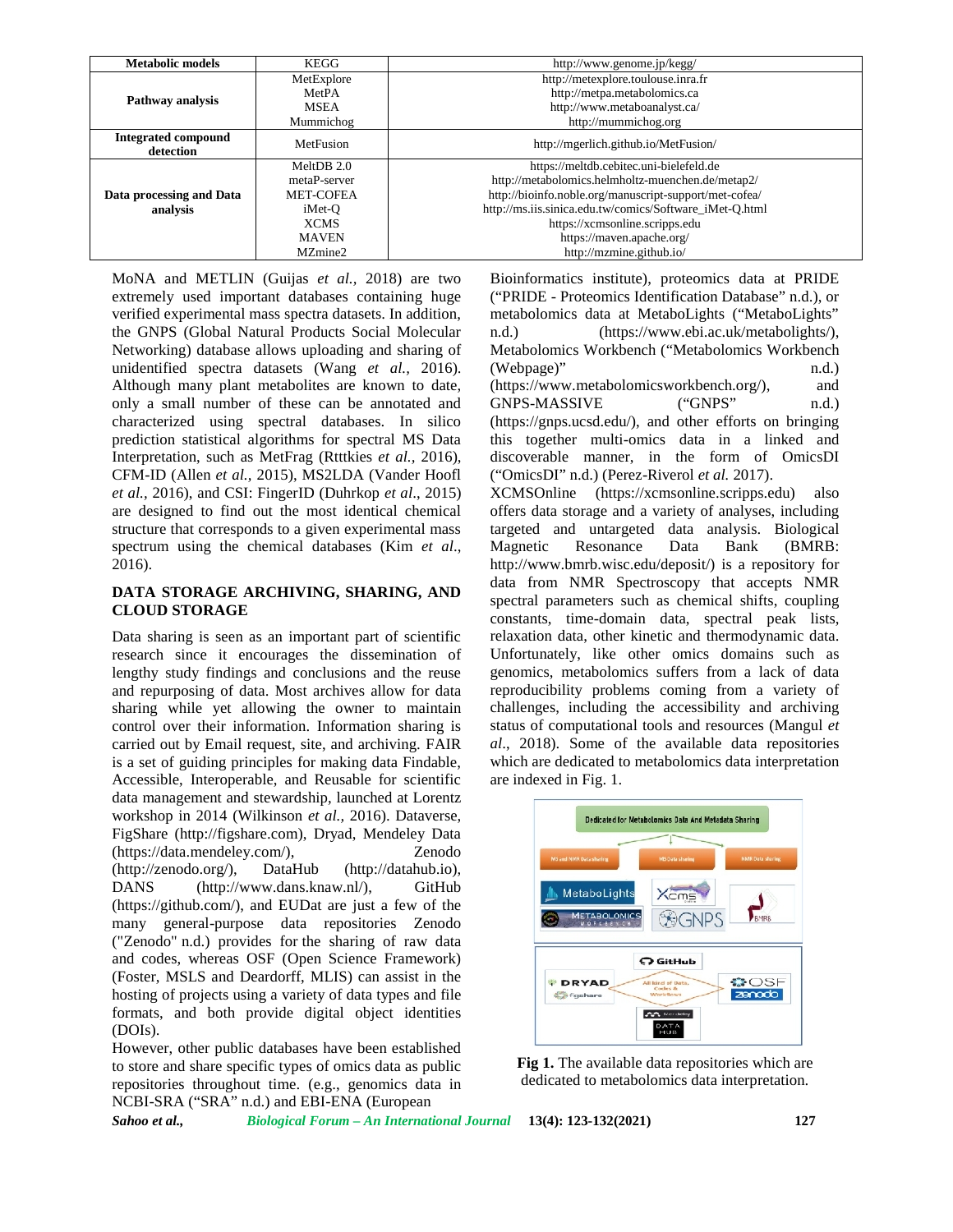#### **APPLICATION OF METABOLOMICS APPROACH IN CROP IMPROVEMENT**

The most important biotechnological tool for deciphering diverse stress tolerance in crop plant species is metabolomics. During the life cycle of various crop plants, metabolomics was frequently employed to look for unique metabolites. Plants respond similarly to biotic and abiotic stresses, but these stresses cause changes in the plants' biochemical and physiological processes. The activation of particular metabolic networks in crop plants' cellular mechanisms results in forming a novel bioactive metabolic agent. Table 3 lists out the role of metabolomics and the application of recent metabolomics approaches in crop improvement.

| Crop<br><b>Plants</b> | Type of<br><b>Stress</b>                                  | <b>Target Tissue</b>                 | <b>Platform</b><br>of<br>Analysis | The platform for<br>Data Analysis                  | <b>Metabolite Products</b>                                                                                                             | Reference                     |
|-----------------------|-----------------------------------------------------------|--------------------------------------|-----------------------------------|----------------------------------------------------|----------------------------------------------------------------------------------------------------------------------------------------|-------------------------------|
| Rice                  | Drought                                                   | Leaf                                 | GC/EL<br>TOF-MS,<br>GC/MS         | PCA, PLS-DA, Tag<br>Finder and NIST                | Proline, GABA, Glutamate<br>and spermidine, Serine,<br>threonine arginine, and<br>asparagine                                           | Ma et al., (2016)             |
| Rice                  | Salinity                                                  | Leaf.<br>Seedling,<br>Leaf, and root | GC/MS,<br>NMR                     | ANOVA, MS,<br>PLS-DA, PCA                          | Mannitol and sucrose,<br>Leucine, GABA, proline,<br>isoleucine, valine                                                                 | Chang et al., (2019)          |
| Rice                  | Waterlogging                                              | Leaf                                 | GC/MS,<br><b>NMR</b>              | <b>PCA</b>                                         | GABA, glycine, alanine, 6-<br>phosphogluconate,<br>phenylalanine, and lactate                                                          | Locke <i>et al.</i> , (2018)  |
| Soybean               | Drought                                                   | Leaf                                 | H-NMR,<br>GC/MS                   | PCA PC-DFA                                         | GABA, Sugars, and sugar<br>alcohols                                                                                                    | Ogbaga et al.,<br>(2016)      |
| Soybean               | Waterlogging                                              | Leaf and<br>Roots                    | NMR                               | ANOVA, PCA, and<br><b>MATLAB</b>                   | Isoflavones and kaempfero                                                                                                              | Coutinho et al.,<br>(2018)    |
| <b>Maize</b>          | Drought                                                   | Immature<br>kernels, Leaf-<br>blades | MS/MS.<br>GC/MS                   | PLS-DA, KEGG,<br>ANOVA, PCA                        | Carbohydrates, Myoinositol,<br>and glycine                                                                                             | Yang et al., (2018)           |
| <b>Maize</b>          | Salinity                                                  | Leaf and Root                        | GC-MS                             | PCA, PLS-DA, and<br><b>SIMCA</b>                   | Auxin, ABA, Proline, sucrose,<br>xylose and maltose                                                                                    | Zorb et al., (2013)           |
| <b>Maize</b>          | Heat                                                      | Leaf                                 | <b>NMR</b>                        | <b>PCA</b>                                         | GABA, inositol, fructose,<br>aspartate, sucrose, asparagine,<br>analine, valine, and proline                                           | Sun <i>et al.</i> , (2016)    |
| Wheat                 | Waterlogging                                              | Shoot                                | GC/MS,<br>LC/MS                   | ANOVA, PCA                                         | Tryptophan and methionine                                                                                                              | Zorb et al., (2013)           |
| Wheat                 | Drought                                                   | Roots and<br>leaves                  | GC-MS                             | PLS-DA, KEEG,<br><b>PCA</b>                        | Tryptophan citric acid,<br>fumaric acid, malic acid, and<br>valine                                                                     | Kang et al., 2019             |
| Wheat                 | Salinity                                                  | Root. Shoot.<br>and Leaves           | HPLC,<br>GC-MS                    | ANOVA, PCA,<br><b>METABOLOME</b><br><b>EXPRESS</b> | Fructose, Malic acid, glycine,<br>proline, Glutamic acid, Auxin,<br>ABA, lyxose, lysine,<br>mannose, proline, sorbitol,<br>and sucrose | Che-Othmen et al.,<br>(2019)  |
| Wheat                 | Heat                                                      | Flag Leaf,<br>Filling grains         | LC-<br>MS/MS.<br><b>HPLC</b>      | PLS-DA, KEGG                                       | Pipecolate and L-tryptophan,<br>G1p, and sucrose                                                                                       | Thomason et al.,<br>(2018)    |
| <b>Barley</b>         | Drought                                                   | Fifth leaf                           | MS-EI                             | <b>PROC</b><br><b>UNIVARIATE</b>                   | Aromatic amino acids                                                                                                                   | Hein et al., (2016)           |
| Wheat                 | Fusarium<br>graminearum                                   | Leaf                                 | <b>NMR</b>                        | <b>PCA</b>                                         | Trehalose, 3-hydroxybutarate,<br>asparagine, phenylalanine,<br>myoinositol, and L-alanine                                              |                               |
| Wheat                 | Wheat streak<br>mosaic virus                              | Leaf                                 | UPLC-<br>QTOF/MS                  | <b>PCA</b>                                         | Reduction in tryptophan,<br>isoleucine, and phenylalanine                                                                              | Farahbakhsh et al.,<br>(2019) |
| Rice                  | Orseolia<br>ovzae                                         | Leaf                                 | GC/MS                             | <b>ANOVA</b>                                       | Threonic acid and<br>heneicosanoic acid                                                                                                | Agarrwal et al.,<br>(2014)    |
| Rice                  | Xanthomonas<br>oryzae pv.<br>oryzae                       | Leaf                                 | GC/TOF<br>and<br>LC/TOF           | KEGG,<br>MassHunter                                | Tyrosine and phenylalanine                                                                                                             | Sana et al., (2010)           |
| Rice                  | Magnaporthe<br>grisea                                     | Leaf                                 | NMR.<br>GC/MS,<br>and<br>LC/MS    | PCA, MATLAB                                        | Cinnamate, proline,<br>glutamine, and malate                                                                                           | Jones et al., (2011)          |
| Maize                 | Fusarium<br>graminearum<br>and <i>Bipolaris</i><br>maydis | Root and Leaf                        | LC/MS,<br>FT-IR,<br>and NMR       | ANOVA, PCA                                         | flavonoids and polyphenols,<br>metabolites smiglaside and<br>smilaside Alignin                                                         | Figueroa et al.,<br>(2018)    |
| Wheat                 | Lolium<br>rigidum,<br>Urochloa<br>panicoides              | Root and<br>Shoot                    | LC-<br>MS/MS,<br>Q Trap           | <b>Analyst Software</b>                            | Hydroxamic acids and<br>Benzoxazinoids                                                                                                 | Mwendwa et al.,<br>(2016)     |
| <b>Legumes</b>        | Weeds                                                     | Root and<br>shoot extracts           | UHPLC,<br>QTOF-<br>MS             | <b>METLIN</b>                                      | Flavonoids                                                                                                                             | Berrabah et al.,<br>(2019)    |

| Table 3: Metabolomics for stress management in crop plants. |  |  |
|-------------------------------------------------------------|--|--|
|-------------------------------------------------------------|--|--|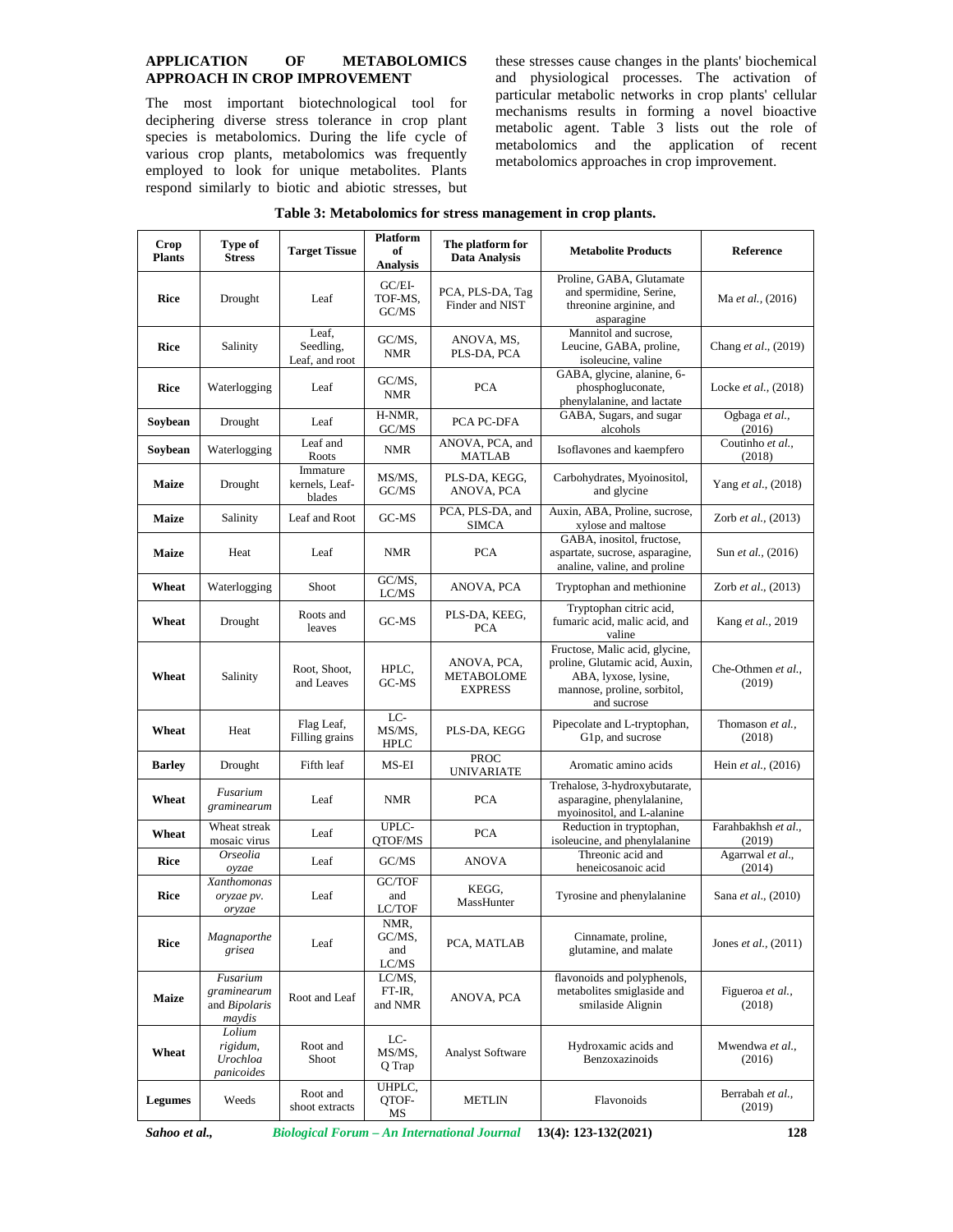#### **CONCLUSION**

Domestication and plant breeding have resulted in large-scale genome duplication mutagenesis and rearrangement events in ancestral crop genomes, resulting in present-day plants. From *Agrobacterium* mediated T-DNA insertions to more recently improved genome-modifying technologies, new genetic engineering technique allows scientists to improve plants by carefully introducing relevant improvements. The loss of social recognition of genetic engineering technology is essentially due to public worries approximately whether or not present-day breeders can completely apprehend the complexity of the brand-new phenotypes from diverse genetic engineering strategies and the ability dangers related to them. The metabolitefocused framework provided here commonly targets enhancing the present risk assessment method to deal with the ever-developing complexity of biotech plants, each with the strategies used (like multiplexed gene modifying, epigenetic modifications) and with the developments advanced. It is important to show that the integration of metabolomics with other approaches such as quantitative genetics, transcriptomics, and genetic modification is very important for plant improvement. With an effective combination of these modern approaches, researchers can identify functional genes, characterize large numbers of metabolites, prioritize candidate genes for downstream analysis, and ultimately commercialize them. It provides trait specific markers for enhancing metabolically important traits.

**Conflict of Interest.** The authors declare no conflict of interest.

#### **REFERENCES**

- Afendi, F. M., Okada, T., Yamazaki, M., Hirai-Morita, A., Nakamura, Y., Nakamura, K., & Saito, K. (2012). KNApSAcK family databases: integrated metabolite– plant species databases for multifaceted plant research. *Plant and Cell Physiology*, *53*(2): e1-e1.
- Agarrwal, R., Bentur, J. S., & Nair, S. (2014). Gas chromatography mass spectrometry based metabolic profiling reveals biomarkers involved in rice-gall midge interactions. *J. Integr. Plant Biol.,* 56: 837– 848.
- Alakwaa, F. M., Yunits, B., Huang, S., Alhajaji, H., & Garmire, L. X. (2018). Lilikoi: an R package for personalized pathway-based classification modeling using metabolomics data. *Giga Science*, *7*(12): giy136.
- Allen, F., Greiner, R. and Wishart, D. (2015). Competitive fragmentation modeling of ESI-MS/MS spectra for putative metabolite identification. *Metabolomics*, *11*(1): 98-110.
- Alonso, R., Salavert, F., Garcia-Garcia, F., Carbonell- Caballero, J., Bleda, M., Garcia-Alonso, L., & Cubuk, C. (2015). Babelomics 5.0: functional interpretation for new generations of genomic data. *Nucleic acids research*, *43*(W1): W117-W121.
- Anguraj Vadivel, A. K. (2015). Gel-based proteomics in plants: time to move on from the tradition. *Frontiers in plant science*, *6*: 369.
- Aoki-Kinoshita, K. F. (2006). Overview of KEGG applications to omics-related research. Journal of *Pesticide Science*, *31*(3): 296-299.
- Berrabah, F., Ratet, P., & Gourion, B. (2019). Legume nodules: massive infection in the absence of defense induction. *Molecular Plant-Microbe Interactions*, *32*(1): 35-44.
- Boiteau, R. M., Hoyt, D. W., Nicora, C. D., Kinmonth- Schultz, H. A., Ward, J. K., & Bingol, K. (2018). Structure elucidation of unknown metabolites in metabolomics by combined NMR and MS/MS prediction. *Metabolites*, *8*(1): 8.
- Chang, H. Y., Chen, C. T., Lih, T. M., Lynn, K. S., Juo, C. G., Hsu, W. L., & Sung, T. Y. (2016). IMet-Q: a userfriendly tool for label-free metabolomics quantitation using dynamic peak-width determination. *PloS one*, *11*(1): e0146112.
- Chang, J., Cheong, B. E., Natera, S., & Roessner, U. (2019). Morphological and metabolic responses to salt stress of rice (*Oryza sativa* L.) cultivars which differ in salinity tolerance. *Plant Physiology and Biochemistry*, *144*: 427-435.
- Chang, J., Cheong, B.E., Natera, S., & Roessner, U. (2019). Morphological and metabolic responses to salt stress of rice (Oryzasativa L.) cultivars which dier in salinity tolerance. Plant Physiol. *Biochem*, *144*: 427–435.
- Che-Othman, M. H., Jacoby, R. P., Millar, A. H., & Taylor, N. L. (2019). Wheat mitochondrial respiration shifts from the tricarboxylic acid cycle to the GABA shunt under salt stress. *New Phytol*.
- Chong, J., & Xia, J. (2018). MetaboAnalystR: an R package for flexible and reproducible analysis of metabolomics data. *Bioinformatics*, *34*(24): 4313- 4314.
- Chun, H., & Kele, S.  $(2010)$ . Sparse partial least squares regression for simultaneous dimension reduction and variable selection. *Journal of the Royal Statistical Society: Series B (Statistical Methodology)*, *72*(1): 3- 25.
- Coutinho, I.D., Henning, L.M.M., Döpp, S.A., Nepomuceno, A., Moraes, L.A.C., Marcolino-Gomes, J., Richter, C., Schwalbe, H., & Colnago, L.A. (2018). Flooded soybean metabolomic analysis reveals important primary and secondary metabolites involved in the hypoxia stress response and tolerance. *Environ. Exp. Bot.,* 153: 176–187.
- Cuperlovic-Culf, M., Vaughan, M. M., Vermillion, K., Surendra, A., Teresi, J., & McCormick, S. P. (2019). Effects of atmospheric CO2 level on the metabolic response of resistant and susceptible wheat to Fusarium graminearum infection. *Molecular Plant- Microbe Interactions*, *32*(4): 379-391.
- Daub, C. O., Kloska, S., & Selbig, J. (2003). MetaGeneAlyse: analysis of integrated transcriptional and metabolite data. *Bioinformatics*, *19*(17): 2332-2333.
- Davidson, R. L., Weber, R. J., Liu, H., Sharma-Oates, A., & Viant, M. R. (2016). Galaxy-M: A Galaxy workflow for processing and analyzing direct infusion and liquid chromatography mass spectrometry-based metabolomics data. *Giga Science, 5*(1): s13742-016.
- Doerfler, H., Lyon, D., Nägele, T., Sun, X., Fragner, L., Hadacek, F., & Weckwerth, W. (2013). Granger causality in integrated GC–MS and LC–MS metabolomics data reveals the interface of primary and secondary metabolism. *Metabolomics*, *9*(3): 564- 574.
- Draper, J., Enot, D. P., Parker, D., Beckmann, M., Snowdon, S., Lin, W., & Zubair, H. (2009). Metabolite signal identification in accurate mass metabolomics data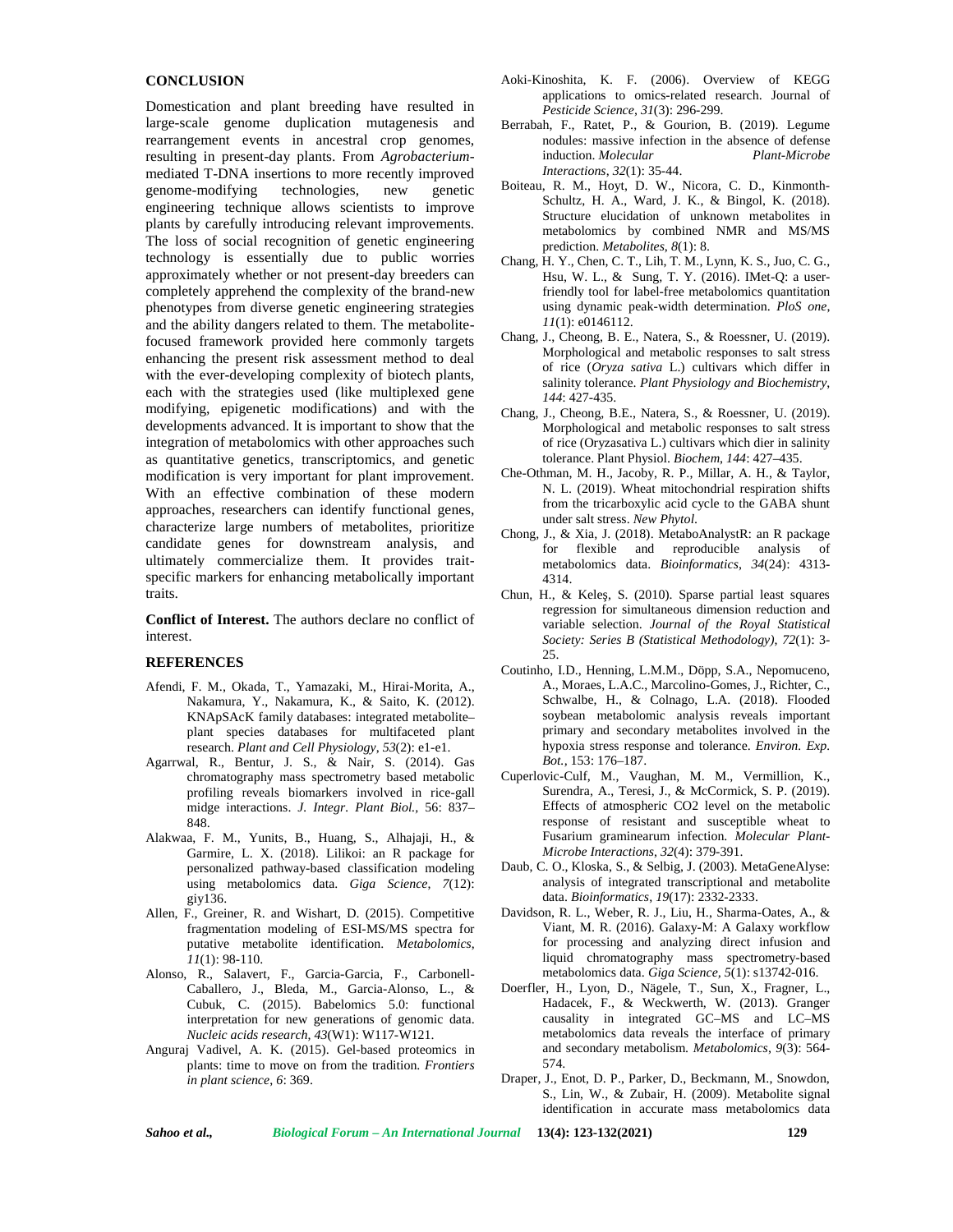with MZedDB, an interactive m/z annotation tool utilising predicted ionisation behaviour'rules'. *BMC bioinformatics*, *10*(1): 227.

- Duhrkop, K., Shen, H., Meusel, M., Rousu, J., and Böcker, S. (2015). Searching molecular structure databases with tandem mass spectra using CSI: Finger ID. *Proceedings of the National Academy of Sciences*, *112*(41): 12580-12585.
- Ernest, B., Gooding, J. R., Campagna, S. R., Saxton, A. M., & Voy, B. H. (2012). MetabR: an R script for linear model analysis of quantitative metabolomic data*. BMC research notes*, *5*(1): 596.
- Farahbakhsh, F., Hamzehzarghani, H., Massah, A., Tortosa, M., Yasayee, M., & Rodriguez, V. M. (2019). Comparative metabolomics of temperature sensitive resistance to wheat streak mosaic virus (WSMV) in resistant and susceptible wheat cultivars. *J. Plant Physiol*., *237*: 30–42.
- Fernie, A. R., & Schauer, N. (2009). Metabolomics-assisted breeding: a viable option for crop improvement? *Trends in genetics*, *25*(1): 39-48.
- Fiehn, O., Barupal, D. K., & Kind, T. (2011). Extending biochemical databases by metabolomic surveys. *Journal of Biological Chemistry*, *286*(27): 23637- 23643.
- Figueroa, M., Hammond‐Kosack, K. E., & Solomon, P. S. (2018). A review of wheat diseases—a field perspective. *Molecular plant pathology*, *19*(6): 1523- 1536.
- Forsberg, E. M., Huan, T., Rinehart, D., Benton, H. P., Warth, B., Hilmers, B., & Siuzdak, G. (2018). Data processing, multi-omic pathway mapping, and metabolite activity analysis using XCMS Online. *Nature protocols*, *13*(4): 633.
- Gardinassi, L. G., Xia, J., Safo, S. E., & Li, S. (2017). Bioinformatics tools for the interpretation of metabolomics data. *Current Pharmacology Reports*, *3*(6): 374-383.
- Guijas, C., Montenegro-Burke, J. R., Domingo-Almenara, X., Palermo, A., Warth, B., Hermann, G., & Wolan, D. W. (2018). METLIN: a technology platform for identifying knowns and unknowns. *Analytical chemistry*, *90*(5): 3156-3164.
- Hein, J. A., Sherrard, M. E., Manfredi, K. P., & Abebe, T. (2016). The fifth leaf and spike organs of barley (Hordeumvulgare L.) display di erent physiological and metabolic responses to drought stress. *BMC Plant Biol.*, *16*, 248.
- Hong, J., Yang, L., Zhang, D., & Shi, J. (2016). Plant metabolomics: an indispensable system biology tool for plant science. *International journal of molecular sciences*, *17*(6): 767.
- Jones, O. A., Maguire, M. L., Grin, J. L., Jung, Y.-H., Shibato, J., Rakwal, R., Agrawal, G. K., & Jwa, N. S. (2011). Using metabolic profiling to assess plant pathogen interactions: An example using rice (*Oryza sativa*) and the blast pathogen Magnaporthegrisea. *Eur. J. Plant Pathol*., *129*: 539–554.
- Jorge, T. F., Rodrigues, J. A., Caldana, C., Schmidt, R., van Dongen, J. T., Thomas‐Oates, J., & António, C. (2016). Mass spectrometry‐based plant metabolomics: Metabolite responses to abiotic stress. *Mass Spectrometry Reviews*, *35*(5): 620-649.
- Kang, Z., Babar, M. A., Khan, N., Guo, J., Khan, J., Islam, S., & Shahi, D. (2019). Comparative metabolomic profiling in the roots and leaves in contrasting genotypes reveals complex mechanisms involved in post-anthesis drought tolerance in wheat. *PloS one*, *14*(3): e0213502.
- Kang, Z., Babar, M.A., Khan, N., Guo, J., Khan, J., Islam, S., Shrestha, S., & Shahi, D. (2019). Comparative metabolomic profiling in the roots and leaves in contrasting genotypes reveals complex mechanisms involved in post-anthesis drought tolerance in wheat. *PLoS ONE*, *14*: e0213502.
- Kessler, N., Neuweger, H., Bonte, A., Langenkämper, G., Niehaus, K., Nattkemper, T. W., & Goesmann, A. (2013). MeltDB 2.0–advances of the metabolomics software system. *Bioinformatics*, *29*(19): 2452-2459.
- Kim, H. K., & Verpoorte, R. (2010). Sample preparation for plant metabolomics. *Phytochemical Analysis: An International Journal of Plant Chemical and Biochemical Techniques*, *21*(1): 4-13.
- Kim, S., Thiessen, P. A., Bolton, E. E., Chen, J., Fu, G., Gindulyte, A., & Wang, J. (2016). PubChem substance and compound databases. *Nucleic acids research*, *44*(D1): D1202-D1213.
- Komatsu, S., Nakamura, T., Sugimoto, Y., & Sakamoto, K. (2014). Proteomic and metabolomic analyses of soybean root tips under flooding stress. *Protein and Peptide Letters*, *21*(9): 865-884.
- Kusano, M., & Saito, K. (2012). Role of metabolomics in crop improvement. *Journal of Plant Biochemistry and Biotechnology*, *21*(1): 24-31.
- Li, N., peng Song, Y., Tang, H., & Wang, Y. (2016). Recent developments in sample preparation and data pretreatment in metabonomics research. *Archives of Biochemistry and Biophysics*, *589*: 4-9.
- Liland, K. H. (2011). Multivariate methods in metabolomics– from pre-processing to dimension reduction and statistical analysis. *TrAC Trends in Analytical Chemistry*, *30*(6): 827-841.
- Locke, A. M., Barding, G. A., Jr., Sathnur, S., Larive, C. K., & Bailey-Serres, J. (2018). Rice SUB1A constrains remodelling of the transcriptome and metabolome during submergence to facilitate post-submergence recovery. *Plant Cell Environ*., *41*: 721–736.
- Lommen, A., & Kools, H. J. (2012). MetAlign 3.0: performance enhancement by efficient use of advances in computer hardware. *Metabolomics*, *8*(4): 719-726.
- Ma, X., Xia, H., Liu, Y., Wei, H., Zheng, X., Song, C., Chen, L., Liu, H., & Luo, L. (2016). Transcriptomic and metabolomic studies disclose key metabolism<br>pathways contributing to well-maintained pathways contributing to photosynthesis under the drought and the consequent drought-tolerance in rice. *Front. Plant Sci.*, *7*: 1886.
- Mangul, S., Mosqueiro, T., Duong, D., Mitchell, K., Sarwal, V., Hill, B., & Blekhman, R. (2018). A comprehensive analysis of the usability and archival stability of omics computational tools and resources. *bioRxiv*, 452532.
- Mock, A., Warta, R., Dettling, S., Brors, B., Jäger, D., & Herold-Mende, C. (2018). MetaboDiff: an R package for differential metabolomic analysis. *Bioinformatics*, *34*(19): 3417-3418.
- Mwendwa, J. M., Brown, W., Haque, K. S., Heath, G., & Weston, L. (2016). Mechanisms of Weed Suppression by Wheat Genotypes. *In GRDC Grains Research Update; Grain Research and Development Cooporation: Canberra, Australia*, pp. 1–17.
- Ogbaga, C. C., Stepien, P., Dyson, B. C., Rattray, N. J., Ellis, D. I., Goodacre, R., & Johnson, G. N. (2016). Biochemical analyses of sorghum varieties reveal differential responses to drought. *PloS one, 11*(5): e0154423.
- Pandey, D., & Pandey, V. C. (2016). Sacred plants from ancient to modern era: Traditional worshipping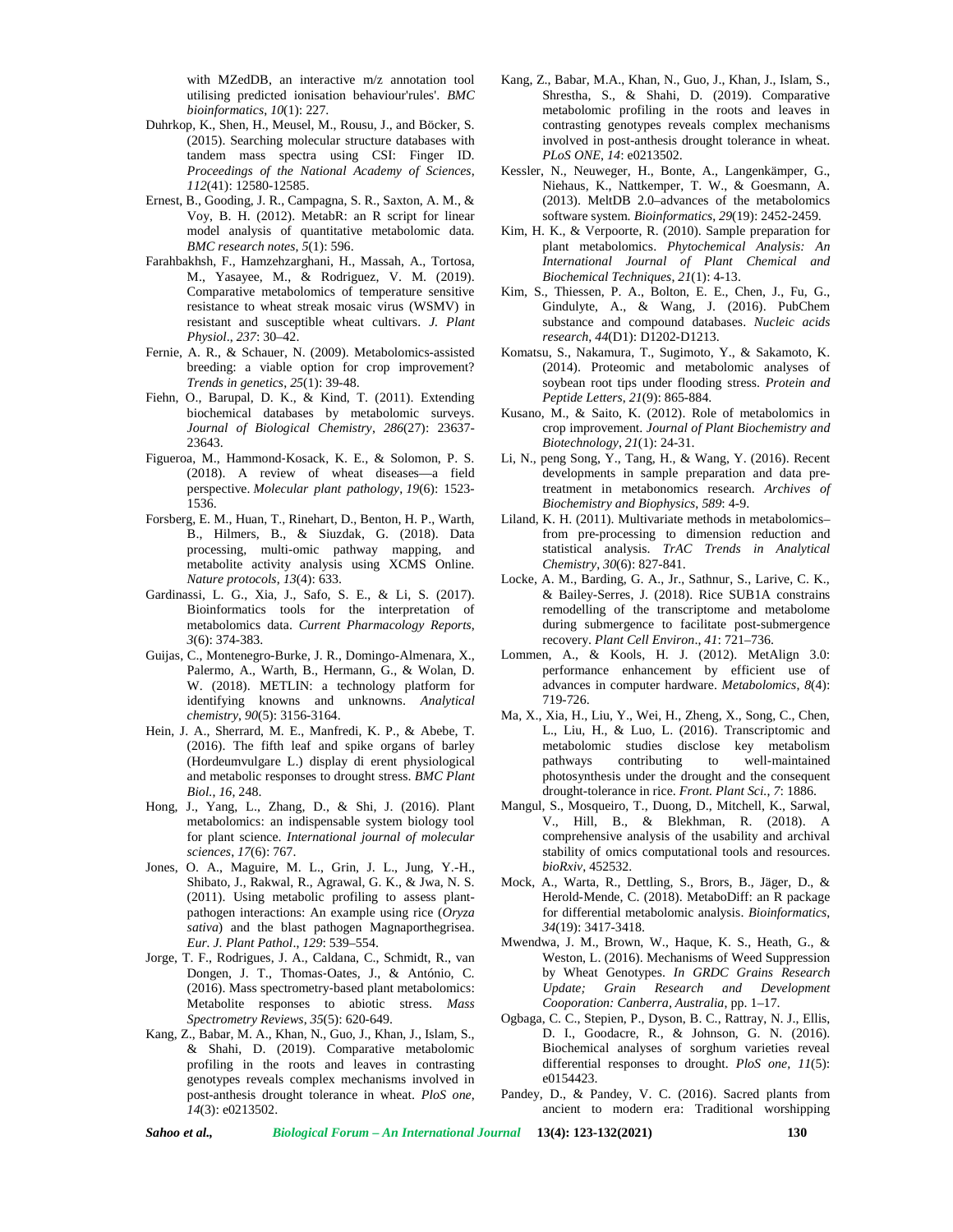towards plants conservation. *Tropical Plant Research*, *3*(1): 136-141.

- Parry, M. A., & Hawkesford, M. J. (2012). An integrated approach to crop genetic improvement F. *Journal of integrative plant biology*, *54*(4): 250-259.
- Perez-Riverol, Y., Bai, M., da VeigaLeprevost, F., Squizzato, S., Park, Y. M., Haug, K., & Hermjakob, H. (2017). Discovering and linking public omics data sets using the Omics Discovery Index. *Nature biotechnology*, *35*(5): 406-409.
- Pluskal, T., Uehara, T., and Yanagida, M. (2012). Highly accurate chemical formula prediction tool utilizing high-resolution mass spectra, MS/MS fragmentation, heuristic rules, and isotope pattern matching. *Analytical chemistry*, *84*(10): 4396-4403.
- Redestig, H., Szymanski, J., Hirai, M.Y., Selbig, J., Willmitzer, L., Nikoloski, Z., & Saito, K. (2018). Data integration, metabolic networks and systems biology. *Annu. Plant Rev. Online 2018*, 261–316.
- Reich, M., Liefeld, T., Gould, J., Lerner, J., Tamayo, P., & Mesirov, J. P. (2006). GenePattern 2.0. *Nature genetics*, *38*(5): 500-501.
- Ren, S., Hinzman, A. A., Kang, E. L., Szczesniak, R. D., & Lu, L. J. (2015). Computational and statistical analysis of metabolomics data. *Metabolomics*, *11*(6): 1492-1513.
- Rost, H. L., Sachsenberg, T., Aiche, S., Bielow, C., Weisser, H., Aicheler, F., & Liang, X. (2016). OpenMS: a flexible open-source software platform for mass spectrometry data analysis. *Nature methods*, *13*(9): 741-748.
- Ruttkies, C., Schymanski, E. L., Wolf, S., Hollender, J., & Neumann, S. (2016). Met Frag relaunched: incorporating strategies beyond in silico fragmentation. *Journal of cheminformatics*, *8*(1): 3.
- Saccenti, E., Hoefsloot, H. C., Smilde, A. K., Westerhuis, J. A., & Hendriks, M. M. (2014). Reflections on univariate and multivariate analysis of metabolomics data. *Metabolomics*, 10(3): 361-374.
- Sahoo, J. P., Behera, L., Sharma, S. S., Praveena, J., Nayak, S. K., & Samal, K. C. (2020). Omics Studies and Systems Biology Perspective towards Abiotic Stress Response in Plants. *American Journal of Plant Sciences*, *11*(12): 2172.
- Sana, T.R., Fischer, S., Wohlgemuth, G., Katrekar, A., Jung, K.H., Ronald, P. C., & Fiehn, O. (2010). Metabolomic and transcriptomic analysis of the rice response to the bacterial blight pathogen Xanthomonasoryzaepv. oryzae. *Metabolomics*, *6*: 451–465.
- Sevin, D. C., Kuehne, A., Zamboni, N., & Sauer, U. (2015). Biological insights through nontargeted metabolomics. *Current opinion in biotechnology*, *34*: 1-8.
- Seybold, H., Demetrowitsch, T., Hassani, M. A., Szymczak, S., Reim, E., Haueisen, J., & Stukenbrock, E. H. (2019). Hemibiotrophic fungal pathogen induces systemic susceptibility and systemic shifts in wheat metabolome and microbiome composition. *bioRxiv*, 702373.
- Song, Y., Schreier, P. J., Ramírez, D., & Hasija, T. (2016). Canonical correlation analysis of high-dimensional data with very small sample support. *Signal Processing*, *128*: 449-458.
- Spicer, R., Salek, R. M., Moreno, P., Cañueto, D., & Steinbeck, C. (2017). Navigating freely-available software tools for metabolomics analysis. *Metabolomics*, *13*(9): 106.
- Sun, C., Gao, X., Li, M., Fu, J., & Zhang, Y. (2016). Plastic responses in the metabolome and functional traits of

maize plants to temperature variations. *Plant Biol*., *18*: 249–261.

- Sun, X., & Weckwerth, W. (2012). COVAIN: a toolbox for uni-and multivariate statistics, time-series and correlation network analysis and inverse estimation of the differential Jacobian from metabolomics covariance data. *Metabolomics*, *8*(1): 81-93.
- Suravajhala, P., Kogelman, L. J., & Kadarmideen, H. N. (2016). Multi-omic data integration and analysis using systems genomics approaches: methods and applications in animal production, health and welfare. *Genetics Selection Evolution*, *48*(1): 1-14.
- Tautenhahn, R., Patti, G. J., Rinehart, D., & Siuzdak, G. (2012). XCMS Online: a web-based platform to process untargeted metabolomic data. *Analytical chemistry*, *84*(11): 5035-5039.
- Thomason, K., Babar, M. A., Erickson, J. E., Mulvaney, M., Beecher, C., & MacDonald, G. (2018). Comparative physiological and metabolomics analysis of wheat (*Triticum aestivum* L.) following post-anthesis heat stress. *PloS one*, *13*(6): e0197919.
- Thomason, K., Babar, M.A., Erickson, J.E., Mulvaney, M., Beecher, C. and MacDonald, G. (2018). Comparative physiological and metabolomics analysis of wheat (*Triticum aestivum* L.) following post-anthesis heat stress. *PLoS ONE*, 13: e0197919.
- Turner, M. F., Heuberger, A. L., Kirkwood, J. S., Collins, C. C., Wolfrum, E. J., Broeckling, C. D., & Jahn, C. E. (2016). Non-targeted metabolomics in diverse sorghum breeding lines indicates primary and secondary metabolite profiles are associated with plant biomass accumulation and photosynthesis. *Frontiers in Plant Science*, *7*: 953.
- Van Der Hooft, J. J. J., Wandy, J., Barrett, M. P., Burgess, K. E., & Rogers, S. (2016). Topic modeling for untargeted substructure exploration in metabolomics. *Proceedings of the National Academy of Sciences*, *113*(48): 13738-13743.
- Vinaixa, M., Schymanski, E. L., Neumann, S., Navarro, M., Salek, R. M., & Yanes, O. (2016). Mass spectral databases for LC/MS-and GC/MS-based metabolomics: State of the field and future prospects. *TrAC Trends in Analytical Chemistry*, *78*: 23-35.
- Wang, M., Carver, J. J., Phelan, V. V., Sanchez, L. M., Garg, N., Peng, Y., & Porto, C. (2016). Sharing and community curation of mass spectrometry data with Global Natural Products Social Molecular Networking. *Nature biotechnology*, *34*(8): 828-837.
- Wen, W., Li, K., Alseekh, S., Omranian, N., Zhao, L., Zhou, Y., & Florian, A. (2015). Genetic determinants of the network of primary metabolism and their relationships to plant performance in a maize recombinant inbred line population. *The Plant Cell*, *27*(7): 1839-1856.
- Wilkinson, M. D., Dumontier, M., Aalbersberg, I. J., Appleton, G., Axton, M., Baak, A., & Mons, B. (2016). The FAIR Guiding Principles for scientific data management and stewardship. *Scientific data, 3*(1): 1-9.
- Wishart, D. S. (2007). Current progress in computational metabolomics. *Briefings in bioinformatics*, *8*(5): 279- 293.
- Wuolikainen, A., Jonsson, P., Ahnlund, M., Antti, H., Marklund, S. L., Moritz, T., & Trupp, M. (2016). Multi-platform mass spectrometry analysis of the CSF and plasma metabolomes of rigorously matched amyotrophic lateral sclerosis, Parkinson's disease and control subjects. *Molecular BioSystems*, *12*(4): 1287- 1298.